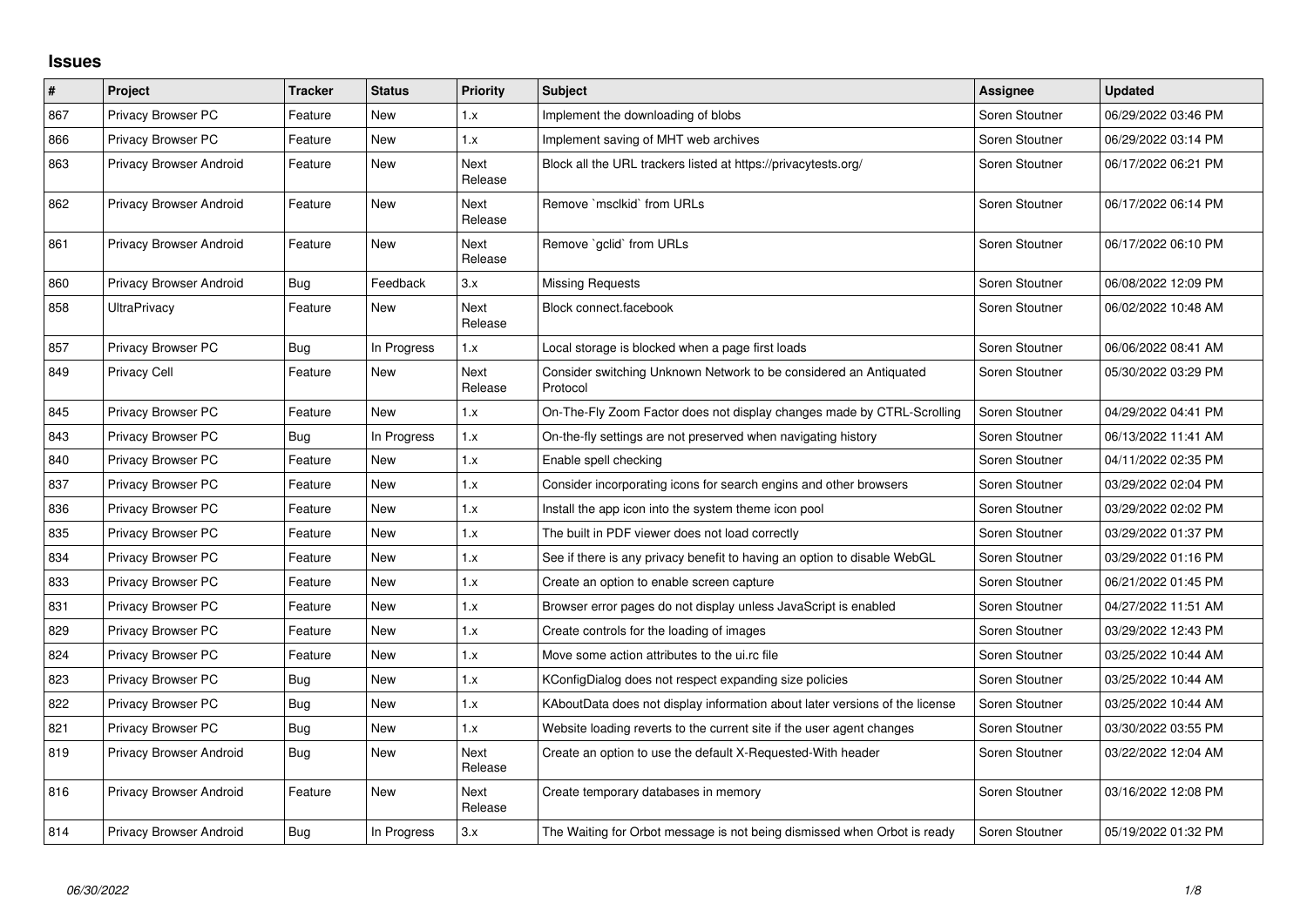| #   | Project                        | <b>Tracker</b> | <b>Status</b> | <b>Priority</b>        | Subject                                                                                          | Assignee       | <b>Updated</b>      |
|-----|--------------------------------|----------------|---------------|------------------------|--------------------------------------------------------------------------------------------------|----------------|---------------------|
| 807 | Privacy Browser Android        | Feature        | New           | Next<br>Release        | If an intent was used to open a tab, it is run again on full restart                             | Soren Stoutner | 02/19/2022 10:13 AM |
| 806 | Privacy Browser Android        | Feature        | New           | Next<br>Release        | The bookmark activity resets to the root folder after restart                                    | Soren Stoutner | 02/22/2022 12:14 PM |
| 805 | Privacy Browser Android        | Feature        | New           | <b>Next</b><br>Release | Update the night color of the red clear and exit icons                                           | Soren Stoutner | 02/14/2022 04:43 PM |
| 802 | Privacy Browser Android        | Bug            | New           | <b>Next</b><br>Release | The app crashes if the app theme is changed twice in the settings                                | Soren Stoutner | 02/05/2022 05:14 PM |
| 799 | Privacy Browser PC             | Bug            | In Progress   | 1.x                    | The zoom factor momentarily resets to 1.0 every time a new page is loaded                        | Soren Stoutner | 05/16/2022 09:29 AM |
| 792 | Privacy Browser Android        | Feature        | New           | Next<br>Release        | Add Clear and Exit explanation to Guide -> Local Storage                                         | Soren Stoutner | 12/13/2021 10:00 AM |
| 789 | Privacy Browser Android        | Feature        | New           | Next<br>Release        | Add text to Guide -> Local Storage regarding cookies being an app level<br>setting               | Soren Stoutner | 12/06/2021 10:05 AM |
| 785 | Privacy Browser Android        | Bug            | New           | Next<br>Release        | The tab name is replaced by Loading when a file downloads                                        | Soren Stoutner | 11/27/2021 06:56 PM |
| 784 | Privacy Browser Android        | Feature        | New           | 4.x                    | Allow pinch-to-zoom on webpages that want to prohibit it                                         | Soren Stoutner | 11/23/2021 11:04 AM |
| 782 | <b>Privacy Browser Android</b> | Feature        | New           | <b>Next</b><br>Release | Add a cancel action to the save URL snackbar                                                     | Soren Stoutner | 11/22/2021 12:19 PM |
| 781 | Privacy Browser Android        | Feature        | New           | Next<br>Release        | Modify GetUrlSize to also get the updated file name                                              | Soren Stoutner | 11/22/2021 12:06 PM |
| 780 | Privacy Browser Android        | Feature        | New           | Next<br>Release        | Change the default file name for saving settings                                                 | Soren Stoutner | 11/22/2021 09:47 AM |
| 779 | Privacy Browser Android        | Feature        | New           | Next<br>Release        | Restrict the File Profider to a subfolder of the cache directory                                 | Soren Stoutner | 11/22/2021 08:00 AM |
| 778 | Privacy Browser Android        | Feature        | New           | Next<br>Release        | Consider refactoring the About Version string to use Kotlin string templates                     | Soren Stoutner | 11/18/2021 03:07 PM |
| 766 | Privacy Browser Android        | Bug            | New           | <b>Next</b><br>Release | MoveToFolderDialog is angry about `compress` on the main thread                                  | Soren Stoutner | 09/29/2021 04:12 PM |
| 761 | Privacy Browser Android        | Feature        | New           | Next<br>Release        | Declare the activity themes in the manifest file instead of programatically in<br>the activities | Soren Stoutner | 09/13/2021 01:41 PM |
| 760 | Privacy Browser Android        | Feature        | New           | Next<br>Release        | Consider switching some of the ListPreferences to DropDownPreferences                            | Soren Stoutner | 09/13/2021 12:29 PM |
| 759 | Privacy Browser Android        | Feature        | New           | Next<br>Release        | Switch the preferences to use the AndroidX libraries                                             | Soren Stoutner | 09/20/2021 12:44 PM |
| 757 | Privacy Browser Android        | Feature        | New           | Next<br>Release        | Add a donation entry to About > Links                                                            | Soren Stoutner | 08/25/2021 12:12 PM |
| 753 | Privacy Browser Android        | Feature        | New           | 4.x                    | Add the ability to spoof locartion                                                               | Soren Stoutner | 08/20/2021 07:57 AM |
| 747 | Privacy Browser Android        | Bug            | New           | Next<br>Release        | When a website has no favorite icon, the favorite icon of the previous website<br>is displayed   | Soren Stoutner | 08/05/2021 10:13 PM |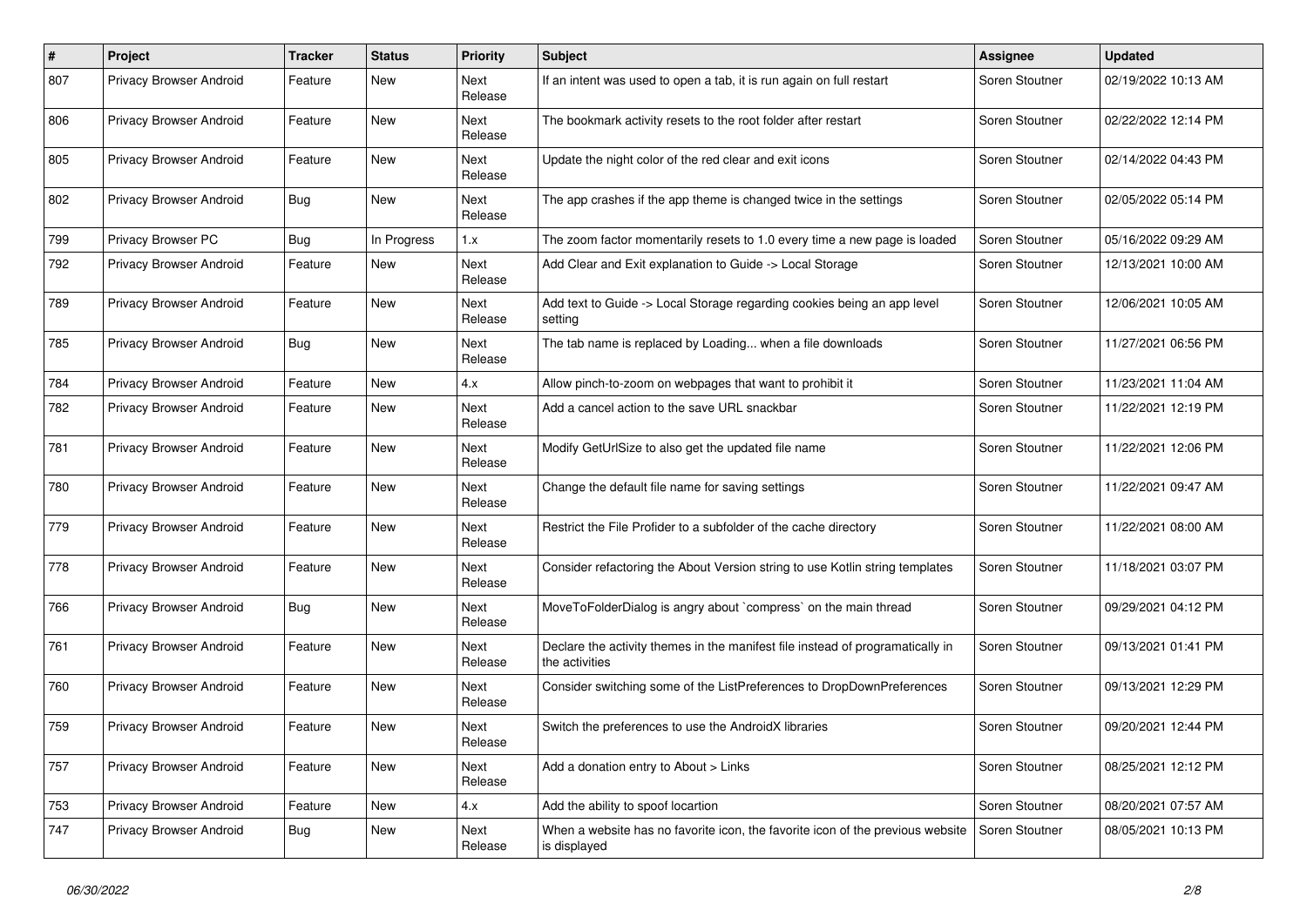| $\vert$ # | Project                        | <b>Tracker</b> | <b>Status</b> | <b>Priority</b>        | Subject                                                                                                  | Assignee       | <b>Updated</b>      |
|-----------|--------------------------------|----------------|---------------|------------------------|----------------------------------------------------------------------------------------------------------|----------------|---------------------|
| 746       | Privacy Browser Android        | Feature        | New           | 4.x                    | Completely remove the user agent by deafult                                                              | Soren Stoutner | 07/15/2021 11:54 AM |
| 738       | Privacy Browser Android        | Feature        | New           | 3.x                    | Consider mapping CTRL-F to open the search bar                                                           | Soren Stoutner | 06/07/2021 07:46 PM |
| 727       | Privacy Browser Android        | <b>Bug</b>     | Feedback      | 3.x                    | Issues with rggus                                                                                        | Soren Stoutner | 06/21/2021 10:45 PM |
| 724       | Privacy Browser Android        | Feature        | New           | 3.x                    | Consider re-adding Qwant Lite as a search engine.                                                        | Soren Stoutner | 06/01/2021 07:22 AM |
| 721       | Privacy Browser Android        | Feature        | Feedback      | 3.x                    | Consider adding a lock screen on startup                                                                 | Soren Stoutner | 05/27/2021 10:19 AM |
| 720       | Privacy Browser Android        | Feature        | New           | 3.x                    | Consider adding a Open action to download snackbars                                                      | Soren Stoutner | 05/24/2021 11:51 AM |
| 718       | Privacy Browser Android        | Feature        | New           | <b>Next</b><br>Release | Replace all instances of `startActivityForResult()` with<br>registerForActivityResult()`                 | Soren Stoutner | 05/24/2021 10:53 AM |
| 717       | Privacy Browser Android        | Feature        | New           | Next<br>Release        | Make downloading with an external app fallback to using Android's download<br>manager                    | Soren Stoutner | 12/06/2021 07:33 PM |
| 716       | Privacy Browser Android        | Feature        | New           | 3.x                    | Consider replacing the preferences.xml settings implementation with a<br>custom one                      | Soren Stoutner | 05/24/2021 01:53 PM |
| 714       | Privacy Browser Android        | Feature        | <b>New</b>    | 3.x                    | Consider making Monocles the default search engine                                                       | Soren Stoutner | 06/30/2021 07:44 PM |
| 712       | Privacy Browser Android        | <b>Bug</b>     | <b>New</b>    | <b>Next</b><br>Release | Pinned mismatch dialog sometimes pops up when a download finishes                                        | Soren Stoutner | 05/24/2021 10:52 AM |
| 708       | Privacy Browser Android        | Feature        | <b>New</b>    | <b>Next</b><br>Release | Allow Save URL to connect to invalid SSL certificates                                                    | Soren Stoutner | 05/24/2021 10:52 AM |
| 707       | Privacy Browser Android        | Feature        | New           | Next<br>Release        | Display certificate infomation in InvalidSslCertificateDialog                                            | Soren Stoutner | 05/24/2021 10:52 AM |
| 706       | Privacy Browser Android        | Feature        | New           | Next<br>Release        | Display SSL information in View Source                                                                   | Soren Stoutner | 05/24/2021 10:52 AM |
| 705       | <b>Privacy Browser Android</b> | Feature        | <b>New</b>    | Next<br>Release        | Remove terms like blacklist and whitelist from the project                                               | Soren Stoutner | 05/24/2021 10:52 AM |
| 704       | Privacy Browser Android        | Feature        | <b>New</b>    | <b>Next</b><br>Release | Unify the highlighting of content URIs in the main WebView activity and in<br>View Source                | Soren Stoutner | 06/26/2021 01:14 PM |
| 703       | Privacy Browser Android        | Feature        | New           | Next<br>Release        | Handle `file://` URLs in View Source                                                                     | Soren Stoutner | 05/24/2021 10:52 AM |
| 700       | Privacy Browser Android        | Bug            | New           | Next<br>Release        | Restarting in the settings activity does not restore the scroll position                                 | Soren Stoutner | 05/24/2021 10:52 AM |
| 697       | Privacy Browser Android        | Feature        | <b>New</b>    | 3.x                    | Consider getting rid of Fanboy's Social Blocking list                                                    | Soren Stoutner | 04/19/2021 09:40 PM |
| 696       | Privacy Browser Android        | Feature        | New           | Next<br>Release        | Standardize the verb tense in the settings                                                               | Soren Stoutner | 05/24/2021 10:52 AM |
| 693       | Privacy Browser Android        | Bug            | New           | Next<br>Release        | Fix a crash if the SSL Certificate Error dialog is display when the app restarts                         | Soren Stoutner | 05/24/2021 10:51 AM |
| 692       | Privacy Browser Android        | <b>Bug</b>     | New           | Next<br>Release        | Fix a crash when the HTTP authentication dialog is displayed when the app is Soren Stoutner<br>restarted |                | 02/18/2022 08:31 PM |
| 691       | Privacy Browser Android        | Feature        | New           | Next<br>Release        | Consider updating the red text in night mode to match that of this screenshot                            | Soren Stoutner | 05/24/2021 10:51 AM |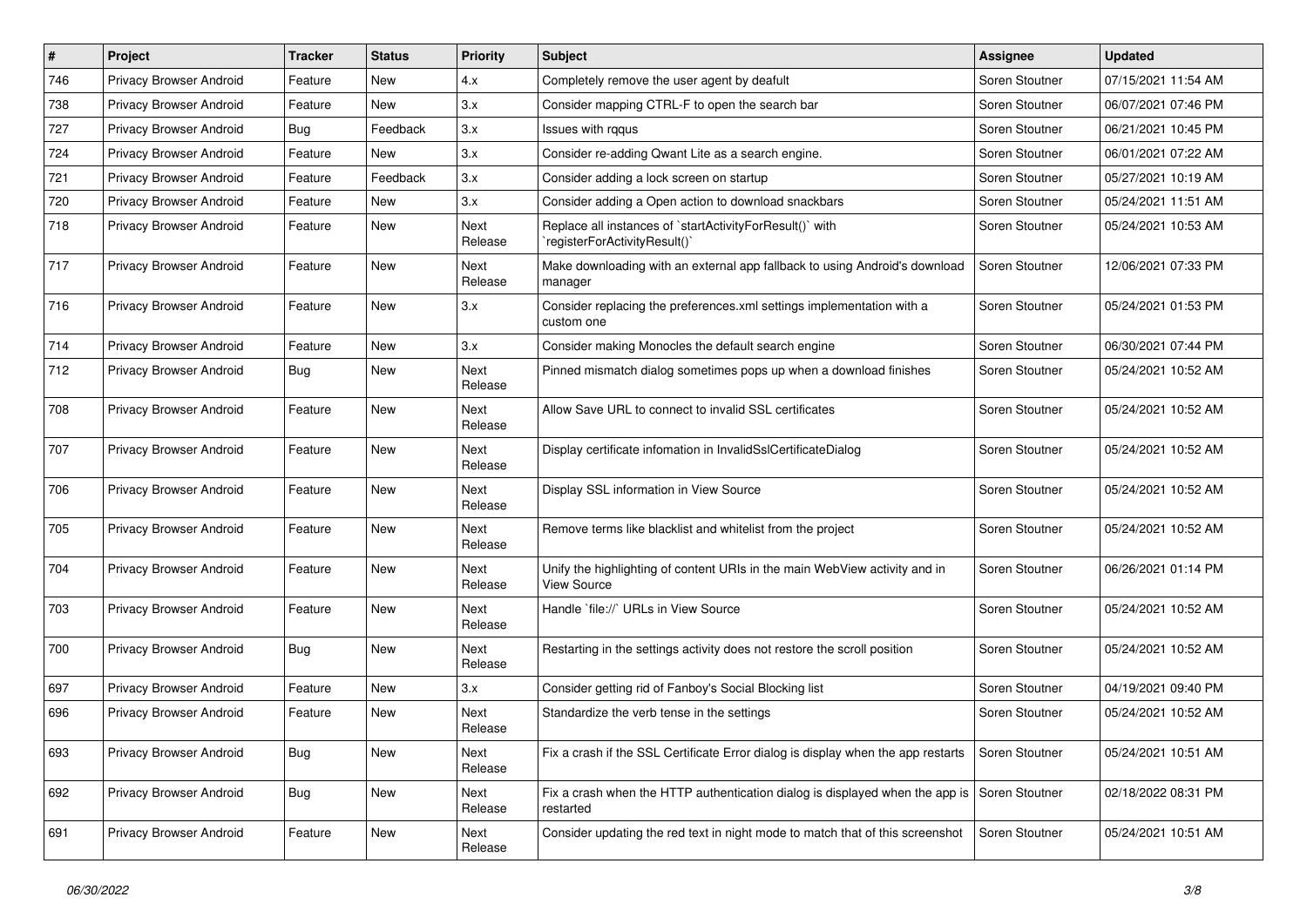| #   | Project                 | <b>Tracker</b> | <b>Status</b> | <b>Priority</b>        | <b>Subject</b>                                                                                                   | Assignee       | <b>Updated</b>      |
|-----|-------------------------|----------------|---------------|------------------------|------------------------------------------------------------------------------------------------------------------|----------------|---------------------|
| 690 | Privacy Browser Android | Feature        | New           | Next<br>Release        | The startup logo is displayed when returning to the main activity if the app is<br>restarted from a sub activity | Soren Stoutner | 05/24/2021 10:51 AM |
| 689 | Privacy Browser Android | Bug            | New           | Next<br>Release        | ActionMode Not Displaying in Guide and About on newer WebViews                                                   | Soren Stoutner | 05/31/2022 09:11 PM |
| 688 | Privacy Browser Android | Feature        | New           | <b>Next</b><br>Release | MHT Files Show `ERR_ACCESS_DENIED` when the theme is toggled                                                     | Soren Stoutner | 05/24/2021 10:51 AM |
| 682 | Privacy Browser Android | Feature        | New           | <b>Next</b><br>Release | Add the version number to the file name when saving About > Version and<br>the Logcat                            | Soren Stoutner | 05/24/2021 10:50 AM |
| 681 | Privacy Browser Android | Feature        | New           | Next<br>Release        | Consider shortening the snackbars displays after saving About > Version and<br>the Logcat                        | Soren Stoutner | 05/24/2021 10:50 AM |
| 679 | Privacy Browser Android | Feature        | New           | 3.x                    | Consider making MetaGer the default search engine and homepage                                                   | Soren Stoutner | 01/17/2022 03:08 PM |
| 673 | Privacy Browser Android | Feature        | New           | <b>Next</b><br>Release | Add an option to save View Source                                                                                | Soren Stoutner | 05/24/2021 10:50 AM |
| 672 | Privacy Browser Android | Feature        | New           | Next<br>Release        | Create a special encryption dialog for content:// URLs                                                           | Soren Stoutner | 05/24/2021 10:50 AM |
| 670 | Privacy Browser Android | Feature        | New           | 3.x                    | Refactor the deprecated AsyncTasks                                                                               | Soren Stoutner | 09/15/2021 05:31 PM |
| 666 | Privacy Browser Android | Feature        | New           | 3.x                    | Consider adding swipe options to the bookmarks activity                                                          | Soren Stoutner | 02/15/2021 02:09 PM |
| 662 | Privacy Browser Android | Feature        | New           | 4.x                    | Packet Capture                                                                                                   | Soren Stoutner | 01/28/2021 09:39 PM |
| 655 | Privacy Browser Android | Bug            | New           | Next<br>Release        | Privacy Browser crashes if it is restarted while the PinnedMismatchDialog is<br>displayed                        | Soren Stoutner | 05/24/2021 10:50 AM |
| 653 | Privacy Browser Android | Feature        | New           | 3.x                    | Make the URL a hyperlink in the Request details                                                                  | Soren Stoutner | 01/28/2021 08:55 PM |
| 647 | Privacy Browser Android | Feature        | New           | 4.x                    | Consider making WebView NestedScrolling aware                                                                    | Soren Stoutner | 12/11/2020 04:35 PM |
| 640 | Privacy Browser Android | Feature        | New           | 4.x                    | Create an interactive way to load individual images                                                              | Soren Stoutner | 11/16/2020 10:48 AM |
| 639 | Privacy Browser Android | Feature        | New           | 3.x                    | Create a download manager                                                                                        | Soren Stoutner | 11/16/2020 10:28 AM |
| 635 | Privacy Browser Android | Feature        | New           | 3.x                    | <b>Block CNAME spoofing</b>                                                                                      | Soren Stoutner | 10/29/2020 09:29 AM |
| 634 | Privacy Browser Android | Feature        | New           | 3.x                    | Add a domain setting that prevents the phone from sleeping                                                       | Soren Stoutner | 11/10/2020 01:28 PM |
| 633 | Privacy Browser Android | Feature        | Feedback      | 3.x                    | Restore edits in the URL bar when switching tabs.                                                                | Soren Stoutner | 05/14/2021 10:29 PM |
| 632 | Privacy Browser Android | Bug            | New           | 3.x                    | Bookmark menu size in portrait and landscape                                                                     | Soren Stoutner | 10/14/2020 10:41 AM |
| 631 | Privacy Browser Android | Feature        | Feedback      | 3.x                    | Undo a closed tab                                                                                                | Soren Stoutner | 05/07/2022 12:00 AM |
| 627 | Privacy Browser Android | Feature        | New           | Next<br>Release        | Consider theming the snackbar                                                                                    | Soren Stoutner | 05/24/2021 10:50 AM |
| 626 | Privacy Browser Android | Feature        | In Progress   | Next<br>Release        | Snackbars are too high on the screen if Android is using the gesture interface                                   | Soren Stoutner | 05/27/2022 02:11 PM |
| 621 | Privacy Browser Android | <b>Bug</b>     | New           | Next<br>Release        | The loading blocklists screen sometimes shows on top of other elements<br>when restarting                        | Soren Stoutner | 05/24/2021 10:49 AM |
| 614 | Privacy Browser Android | Feature        | New           | 3.x                    | Consider using the Roboto font                                                                                   | Soren Stoutner | 09/04/2020 03:44 PM |
| 612 | Privacy Browser Android | Feature        | New           | 3.x                    | Consider adding a bookmark all button                                                                            | Soren Stoutner | 09/02/2020 02:30 PM |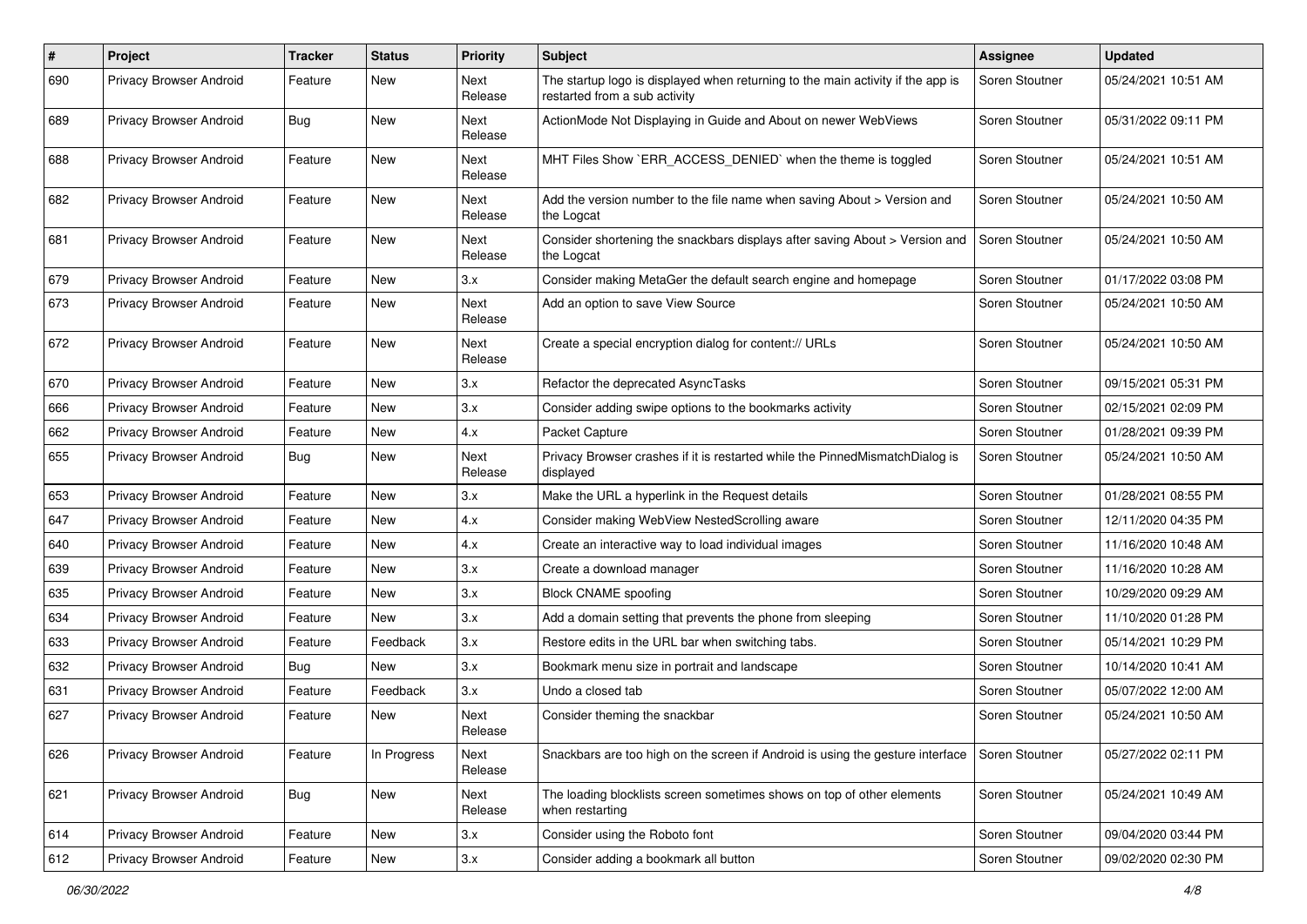| $\#$ | Project                 | <b>Tracker</b> | <b>Status</b> | <b>Priority</b> | <b>Subject</b>                                                                        | <b>Assignee</b> | <b>Updated</b>      |
|------|-------------------------|----------------|---------------|-----------------|---------------------------------------------------------------------------------------|-----------------|---------------------|
| 602  | Privacy Browser Android | Feature        | New           | 4.x             | Add the option to block remote fonts                                                  | Soren Stoutner  | 10/05/2020 10:46 AM |
| 598  | Privacy Browser Android | Feature        | New           | 3.x             | Attempt to combine themed drawables using ResourcesCompat                             | Soren Stoutner  | 09/18/2020 08:24 PM |
| 597  | Privacy Browser Android | Feature        | New           | 3.x             | Convert the blocklists to a ViewModel                                                 | Soren Stoutner  | 10/09/2020 09:57 AM |
| 594  | Privacy Browser Android | Feature        | New           | 3.x             | Migrate NoSwipeViewPager from ViewPager to ViewPager2                                 | Soren Stoutner  | 07/28/2020 03:24 PM |
| 590  | Privacy Browser Android | Feature        | <b>New</b>    | 3.x             | Setup Dependency Verification                                                         | Soren Stoutner  | 07/18/2020 09:11 PM |
| 587  | Privacy Browser Android | Feature        | New           | 3.x             | Switch WebViewPagerAdapter to FragmentStateAdapter                                    | Soren Stoutner  | 06/25/2020 01:06 PM |
| 586  | Privacy Browser Android | Feature        | New           | 3.x             | Disable the Referer header on resource requests by default                            | Soren Stoutner  | 04/13/2021 08:51 AM |
| 585  | Privacy Browser Android | Feature        | New           | 4.x             | Create a JavaScript debug console                                                     | Soren Stoutner  | 06/20/2020 12:33 PM |
| 581  | Privacy Browser Android | Feature        | New           | 4.x             | Display redirects in the web history                                                  | Soren Stoutner  | 09/08/2020 09:25 AM |
| 579  | Privacy Browser Android | Feature        | New           | 3.x             | Consider overriding the text color highlight in the WebView                           | Soren Stoutner  | 04/16/2021 10:53 PM |
| 574  | Privacy Browser Android | Feature        | New           | 4.x             | Add an option to disable WebSockets                                                   | Soren Stoutner  | 05/25/2020 08:58 AM |
| 570  | Privacy Browser Android | Feature        | New           | 3.x             | address bar pulldown option                                                           | Soren Stoutner  | 05/18/2020 11:55 PM |
| 565  | Privacy Browser Android | Feature        | New           | 3.x             | See if it is possible to download a file contained in a blob.                         | Soren Stoutner  | 05/21/2021 09:06 AM |
| 563  | Privacy Browser Android | Bug            | New           | 4.x             | Double-tap (to toggle full screen browsing mode) also "registers" as single<br>click. | Soren Stoutner  | 06/04/2020 10:04 AM |
| 553  | Privacy Browser Android | Feature        | New           | 4.x             | Show which TLS version is used in a tab connection                                    | Soren Stoutner  | 04/11/2020 10:18 AM |
| 538  | Privacy Browser Android | Feature        | New           | 3.x             | Intercept "download" commands and allow for in-browser viewing                        | Soren Stoutner  | 03/23/2020 09:18 AM |
| 532  | Privacy Browser Android | Feature        | New           | 3.x             | Create search functionality for resource requests                                     | Soren Stoutner  | 03/13/2020 03:23 PM |
| 531  | Privacy Browser Android | Feature        | New           | 3.x             | Batch domain settings deletion                                                        | Soren Stoutner  | 03/09/2020 12:09 PM |
| 530  | Privacy Browser Android | Feature        | New           | 4.x             | Text-Only mod                                                                         | Soren Stoutner  | 04/20/2020 01:35 PM |
| 529  | Privacy Browser Android | Feature        | New           | 4.x             | Design Privacy Browser for other mobile environments                                  | Soren Stoutner  | 04/11/2020 03:16 PM |
| 527  | Privacy Browser Android | Feature        | New           | 4.x             | Privacy Browser + Orbot is being blocked by CloudFlare                                | Soren Stoutner  | 06/20/2020 12:13 AM |
| 525  | Privacy Browser Android | Feature        | <b>New</b>    | 3.x             | Consider adding a secondary tab interface that fills the entire screen                | Soren Stoutner  | 09/02/2020 02:33 PM |
| 521  | Privacy Browser Android | Feature        | New           | 3.x             | Optionally save scroll position with bookmarks                                        | Soren Stoutner  | 01/08/2020 09:34 PM |
| 517  | Privacy Browser Android | Feature        | New           | 3.x             | Allow importing of PBS files through intents                                          | Soren Stoutner  | 01/03/2020 09:51 PM |
| 509  | Privacy Browser Android | Feature        | New           | 3.x             | Add "open in new task" command                                                        | Soren Stoutner  | 11/19/2020 11:10 PM |
| 508  | Privacy Browser Android | Feature        | In Progress   | 3.x             | Activate Keyboard incognito mode                                                      | Soren Stoutner  | 11/19/2020 11:12 PM |
| 502  | Privacy Browser Android | Feature        | New           | 3.x             | Create a user configurble URL modification                                            | Soren Stoutner  | 04/19/2022 12:27 PM |
| 500  | Privacy Browser Android | Feature        | New           | 4.x             | Offer option to disable styles on a page                                              | Soren Stoutner  | 09/07/2019 06:35 AM |
| 499  | Privacy Browser Android | Feature        | New           | 4.x             | Offer option to open a given frame in a new tab                                       | Soren Stoutner  | 09/07/2019 06:34 AM |
| 497  | Privacy Browser Android | Feature        | New           | 4.x             | Add blocklist options to filter by request type                                       | Soren Stoutner  | 09/07/2019 06:28 AM |
| 495  | Privacy Browser Android | Feature        | New           | 4.x             | Remove the Sec-Fetch headers                                                          | Soren Stoutner  | 09/10/2019 10:34 PM |
| 492  | Privacy Browser Android | Feature        | New           | 4.x             | Offer Ability to Disable Clicked Link Color Changes                                   | Soren Stoutner  | 09/07/2019 05:40 AM |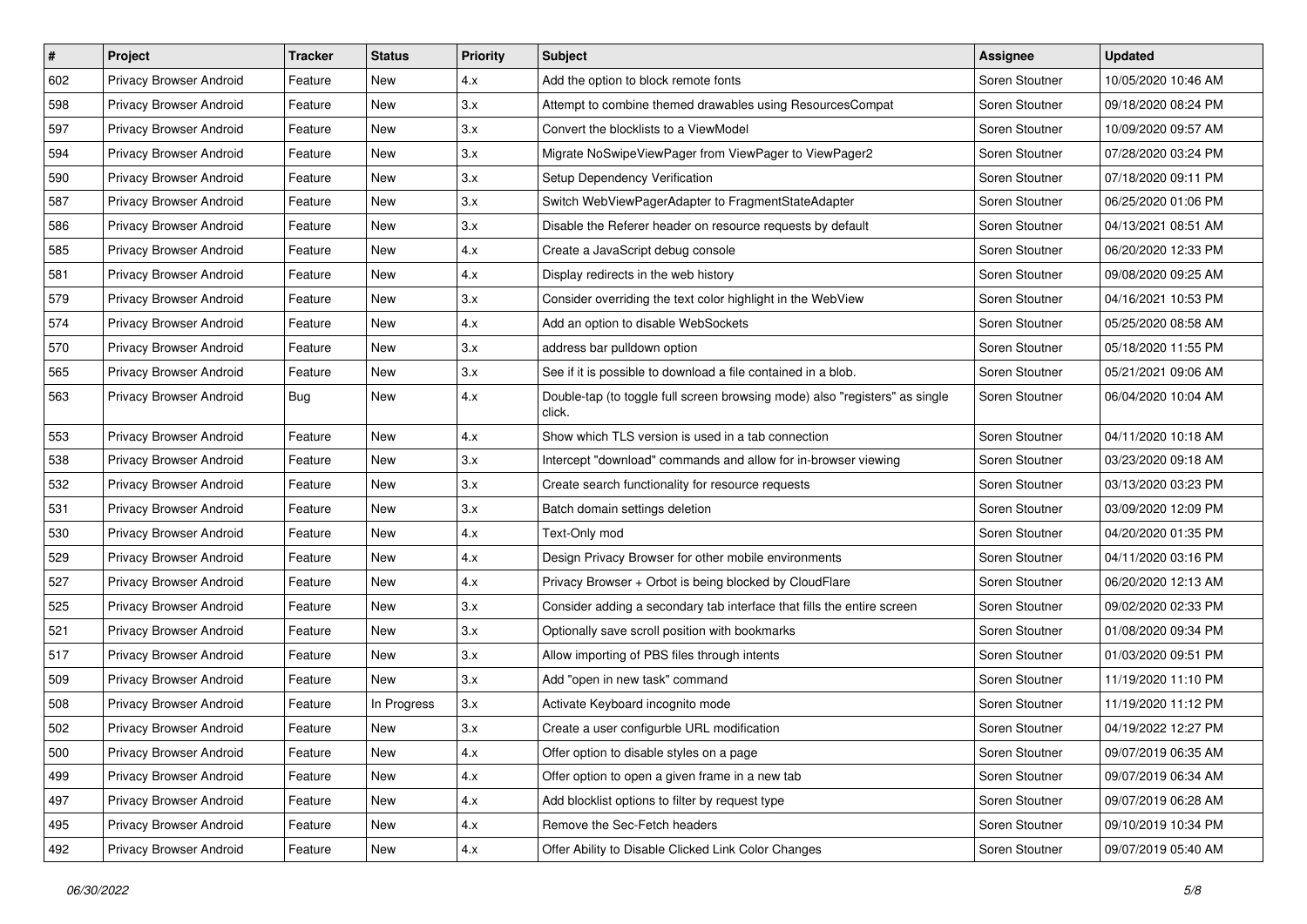| $\vert$ # | Project                        | <b>Tracker</b> | <b>Status</b> | <b>Priority</b> | <b>Subject</b>                                                                           | <b>Assignee</b> | <b>Updated</b>      |
|-----------|--------------------------------|----------------|---------------|-----------------|------------------------------------------------------------------------------------------|-----------------|---------------------|
| 490       | Privacy Browser Android        | Feature        | New           | 3.x             | Make links clickable in View Source                                                      | Soren Stoutner  | 08/30/2019 09:02 PM |
| 488       | Privacy Browser Android        | Feature        | New           | 4.x             | Add option to download media links from a website                                        | Soren Stoutner  | 08/20/2019 08:49 AM |
| 485       | Privacy Browser Android        | Feature        | New           | 4.x             | Add an option to download videos                                                         | Soren Stoutner  | 08/20/2019 08:50 AM |
| 481       | Privacy Browser Android        | Feature        | New           | 4.x             | Create an option to restrict the definition of third-party to exact domain<br>matches    | Soren Stoutner  | 07/24/2019 12:49 PM |
| 475       | Privacy Browser Android        | Feature        | New           | 4.x             | Add option to not let websites use Accelerometer and Gyroscope data                      | Soren Stoutner  | 07/22/2019 10:26 AM |
| 471       | Privacy Browser Android        | Feature        | New           | 4.x             | Sanitize the URL before loading a redirect                                               | Soren Stoutner  | 07/17/2019 03:55 PM |
| 460       | <b>Privacy Browser Android</b> | Feature        | <b>New</b>    | 3.x             | Create a search function for bookmarks                                                   | Soren Stoutner  | 06/03/2019 09:48 PM |
| 459       | Privacy Browser Android        | Feature        | New           | 3.x             | Created a sophisticated Import/Export preview/control interface                          | Soren Stoutner  | 06/01/2019 01:18 PM |
| 446       | Privacy Browser Android        | Feature        | <b>New</b>    | 3.x             | Consider adding an option to display bookmarks in the body of new tabs                   | Soren Stoutner  | 12/28/2020 07:40 AM |
| 442       | <b>Privacy Browser Android</b> | Feature        | New           | 4.x             | Use the blocklists to modify page elements                                               | Soren Stoutner  | 11/29/2021 09:45 AM |
| 438       | <b>Privacy Browser Android</b> | <b>Bug</b>     | New           | 3.x             | Fix the touch animation on the tabs                                                      | Soren Stoutner  | 07/20/2019 12:35 PM |
| 425       | <b>Privacy Browser Android</b> | Feature        | New           | 4.x             | Allow reordering of tabs                                                                 | Soren Stoutner  | 05/02/2019 01:12 PM |
| 422       | Privacy Browser Android        | Bug            | New           | 4.x             | User agent settings are not applied on redirects via URL shorteners.                     | Soren Stoutner  | 11/19/2020 10:26 PM |
| 409       | Privacy Browser Android        | Feature        | New           | 4.x             | Enable/disable first-party cookies by WebView                                            | Soren Stoutner  | 12/06/2021 10:04 AM |
| 407       | Privacy Browser Android        | Feature        | New           | Next<br>Release | Change the domain settings switches to drop down lists that include "system"<br>default" | Soren Stoutner  | 11/19/2020 11:06 PM |
| 405       | Privacy Browser Android        | Feature        | New           | 4.x             | Make the resource requests activity interactive                                          | Soren Stoutner  | 08/22/2020 09:25 AM |
| 403       | Privacy Browser Android        | Feature        | New           | 4.x             | Disable HTTP ping                                                                        | Soren Stoutner  | 04/06/2019 11:19 PM |
| 402       | <b>Privacy Browser Android</b> | Feature        | New           | 3.x             | Bookmark display order is not always updated                                             | Soren Stoutner  | 05/24/2021 10:44 AM |
| 391       | Privacy Browser Android        | Feature        | New           | 3.x             | Convert domains fragment declaration from Java to XML                                    | Soren Stoutner  | 04/10/2019 02:03 PM |
| 390       | Privacy Browser Android        | Feature        | New           | 3.x             | Refactor the alert dialogs                                                               | Soren Stoutner  | 02/25/2019 12:42 PM |
| 386       | <b>Privacy Browser Android</b> | Feature        | New           | 3.x             | Fix the WebView scroll indicator to work with all backgrounds                            | Soren Stoutner  | 02/16/2019 02:29 PM |
| 385       | Privacy Browser Android        | Feature        | New           | 3.x             | Fix the Clickable View Accessibility of Main Web View Activity                           | Soren Stoutner  | 02/15/2019 04:37 PM |
| 384       | <b>Privacy Browser Android</b> | Feature        | New           | 3.x             | Verify accessibility design                                                              | Soren Stoutner  | 02/15/2019 04:31 PM |
| 381       | <b>Privacy Browser Android</b> | Feature        | New           | 3.x             | Add a search option to the logcat                                                        | Soren Stoutner  | 02/09/2019 09:13 PM |
| 380       | Privacy Browser Android        | Feature        | New           | 3.x             | Add a search option to View Source                                                       | Soren Stoutner  | 02/09/2019 09:13 PM |
| 379       | Privacy Browser Android        | Feature        | New           | 3.x             | Colorize the output of View Source                                                       | Soren Stoutner  | 02/09/2019 09:12 PM |
| 378       | Privacy Browser Android        | Feature        | New           | 3.x             | Colorize the logcat output                                                               | Soren Stoutner  | 02/09/2019 09:10 PM |
| 376       | Privacy Browser Android        | Feature        | New           | 4.x             | Add a filter to block cookie warnings                                                    | Soren Stoutner  | 02/07/2019 08:45 PM |
| 369       | Privacy Browser Android        | Feature        | New           | 3.x             | Switch from Java to Kotlin                                                               | Soren Stoutner  | 01/14/2020 03:06 PM |
| 356       | <b>Privacy Browser Android</b> | Feature        | <b>New</b>    | 3.x             | Automatically clear cookies according to certain specifications                          | Soren Stoutner  | 12/17/2018 09:31 PM |
| 353       | Privacy Browser Android        | Feature        | New           | 3.x             | Update About -> Version to use CardViews                                                 | Soren Stoutner  | 09/12/2020 10:51 AM |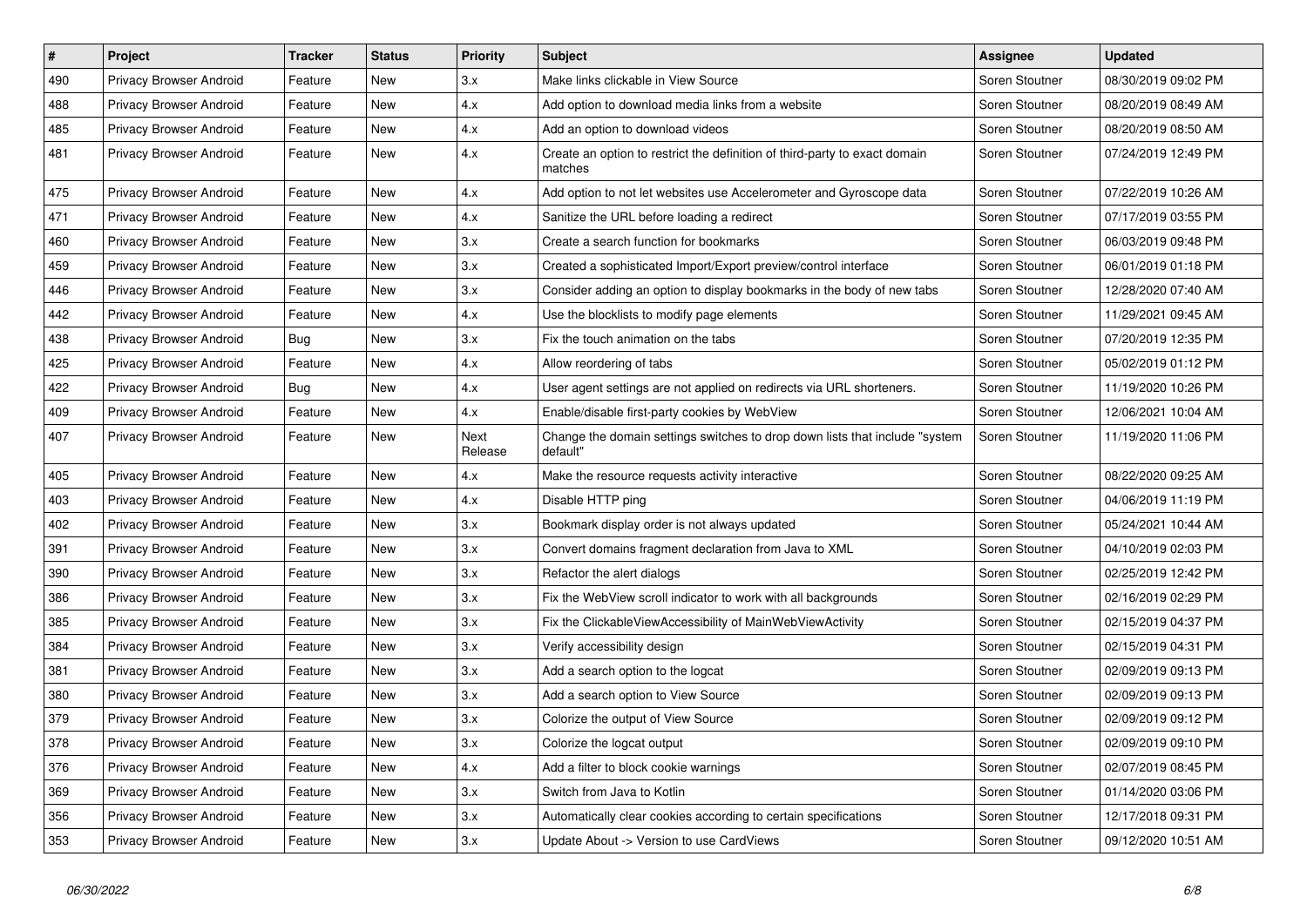| #   | Project                        | <b>Tracker</b> | <b>Status</b> | <b>Priority</b> | Subject                                                                                                         | <b>Assignee</b> | <b>Updated</b>      |
|-----|--------------------------------|----------------|---------------|-----------------|-----------------------------------------------------------------------------------------------------------------|-----------------|---------------------|
| 342 | Privacy Browser Android        | Feature        | New           | 4.x             | Update the column names in the Bookmarks and Domains databases to add<br>underscores                            | Soren Stoutner  | 12/14/2018 01:22 PM |
| 337 | Privacy Browser Android        | Feature        | New           | 4.x             | Add option to customize ACCEPT headers.                                                                         | Soren Stoutner  | 10/18/2018 02:58 AM |
| 335 | <b>Privacy Browser Android</b> | Feature        | New           | 4.x             | Implement Tor proxying per Privacy WebView                                                                      | Soren Stoutner  | 10/01/2018 10:30 AM |
| 331 | Privacy Browser Android        | Feature        | New           | 3.x             | Switch icons to Google's new rounded option                                                                     | Soren Stoutner  | 09/12/2018 03:19 PM |
| 328 | Privacy Browser Android        | Feature        | New           | 3.x             | Investigate the possibility of storing the processed blocklists in SQLite<br>databases to speed up app loading. | Soren Stoutner  | 05/23/2019 01:35 PM |
| 322 | Privacy Browser Android        | Feature        | New           | 4.x             | Consider using the Bromite SystemWebView instead of creating Privacy<br>WebView                                 | Soren Stoutner  | 08/07/2018 01:53 PM |
| 318 | Privacy Browser Android        | Feature        | New           | 3.x             | Automatically import and export settings and bookmarks                                                          | Soren Stoutner  | 09/02/2020 02:32 PM |
| 303 | Privacy Browser Android        | Feature        | New           | 3.x             | List which blocklists are activated in the Requests activity                                                    | Soren Stoutner  | 07/03/2018 11:51 PM |
| 294 | Privacy Browser Android        | Bug            | New           | 3.x             | The HTTP authentication dialog displays several times for one website                                           | Soren Stoutner  | 10/31/2018 11:13 AM |
| 290 | Privacy Browser Android        | Feature        | New           | 3.x             | Refactor Domain Settings to remove duplicate code                                                               | Soren Stoutner  | 10/31/2018 11:14 AM |
| 289 | Privacy Browser Android        | Feature        | New           | 3.x             | Create a local homepage                                                                                         | Soren Stoutner  | 05/17/2019 01:52 PM |
| 286 | Privacy Browser Android        | Bug            | New           | 4.x             | Bugs when leaving a JavaScript enabled page for one that isn't                                                  | Soren Stoutner  | 12/20/2018 02:49 AM |
| 283 | <b>Privacy Browser Android</b> | Feature        | New           | 4.x             | Managing the SSL certificates trusted by Privacy Browser                                                        | Soren Stoutner  | 05/16/2018 11:18 AM |
| 275 | Privacy Browser Android        | Feature        | New           | 4.x             | Audio playback service                                                                                          | Soren Stoutner  | 04/30/2019 04:29 PM |
| 270 | Privacy Browser Android        | Feature        | New           | 4.x             | Fine graned JavaScript controls                                                                                 | Soren Stoutner  | 04/12/2018 11:58 PM |
| 251 | Privacy Browser Android        | Feature        | New           | 4.x             | Integrate View Source into Privacy WebView                                                                      | Soren Stoutner  | 02/23/2018 11:52 AM |
| 245 | Privacy Browser Android        | Feature        | New           | 4.x             | Add the ability to keep cookies linked to domain setting when exiting                                           | Soren Stoutner  | 11/30/2019 01:31 AM |
| 241 | Privacy Browser Android        | Bug            | New           | 3.x             | Fix the skinny, padded progress bar in the view source activity                                                 | Soren Stoutner  | 01/04/2018 05:11 PM |
| 239 | Privacy Browser Android        | Feature        | New           | 4.x             | Spoof or remove touch support reporting                                                                         | Soren Stoutner  | 12/25/2017 02:22 PM |
| 238 | Privacy Browser Android        | Feature        | New           | 4.x             | Spoof or remove platform                                                                                        | Soren Stoutner  | 12/25/2017 02:22 PM |
| 237 | Privacy Browser Android        | Feature        | New           | 4.x             | Spoof system fonts list                                                                                         | Soren Stoutner  | 12/25/2017 02:21 PM |
| 236 | Privacy Browser Android        | Feature        | New           | 4.x             | Spoof WebGL fingerprint hash                                                                                    | Soren Stoutner  | 12/25/2017 02:20 PM |
| 235 | Privacy Browser Android        | Feature        | New           | 4.x             | Customize language headers                                                                                      | Soren Stoutner  | 08/20/2020 01:03 AM |
| 234 | Privacy Browser Android        | Feature        | New           | 4.x             | Option to block sending of timezone                                                                             | Soren Stoutner  | 12/25/2017 02:18 PM |
| 233 | Privacy Browser Android        | Feature        | New           | 4.x             | Spoof screen size                                                                                               | Soren Stoutner  | 02/21/2022 07:52 AM |
| 232 | Privacy Browser Android        | Feature        | New           | 4.x             | Generic spoof of canvas finterprint hash                                                                        | Soren Stoutner  | 05/06/2019 12:51 PM |
| 227 | Privacy Browser Android        | Feature        | New           | 3.x             | Create an interface for managing offline archives of web pages                                                  | Soren Stoutner  | 11/24/2017 11:07 PM |
| 219 | Privacy Browser Android        | <b>Bug</b>     | In Progress   | Next<br>Release | Bookmarks context action menu doesn't work right in German                                                      | Soren Stoutner  | 05/24/2021 10:53 AM |
| 210 | Privacy Browser Android        | Feature        | New           | 4.x             | Specify Privacy WebView's SSL settings                                                                          | Soren Stoutner  | 11/06/2017 07:33 PM |
| 208 | Privacy Browser Android        | Feature        | New           | 4.x             | Calculate SSL certificate fingerprints                                                                          | Soren Stoutner  | 12/24/2018 03:00 PM |